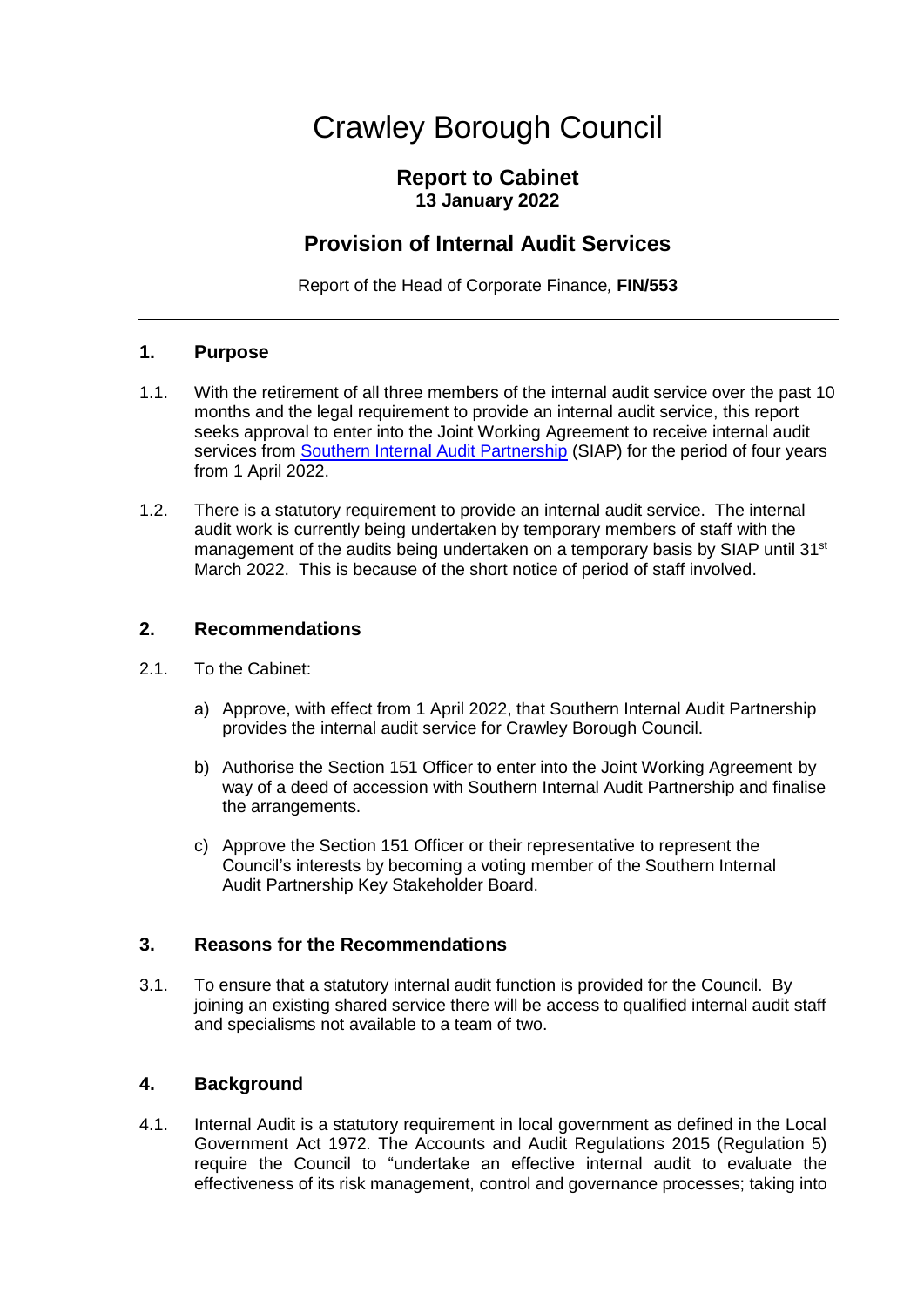account public sector internal auditing standards or guidance".

- 4.2. The Council has delegated this responsibility to the Head of Corporate Finance (Section 151 Officer). Until recently the service has been provided by a small team employed by the Council. Prior to  $1<sup>st</sup>$  April 2021 the team provided an internal audit service to Mid Sussex District Council. A member of the Audit team retired in April 2021 and as a result Crawley Borough Council stopped providing the service to Mid Sussex.
- 4.3. On 10<sup>th</sup> October 2021 the Audit and Risk Manager retired from the Council, leaving a final team member who also retired on  $7<sup>th</sup>$  November 2021. This has left the Council with no permanent audit staff.

### **5. Provision of Internal Audit Services**

- 5.1. As a result of the remaining two members of the Audit team retiring in the last four months the internal audit service is currently being provided by temporary staff and some additional support from SIAP, with oversight until 31<sup>st</sup> March 2022 also being provided by SIAP. SIAP is fulfilling the Audit and Risk Manager role to ensure that an adequate Audit Plan is completed and reported to the Audit Committee for the current financial year.
- 5.2. Joining an existing shared service offers a number of advantages as SIAP has local government knowledge and is not for profit. It can provide flexibility, resilience and independence whilst also offering added value and sharing best practice.
- 5.3. SIAP is able to provide a strong proposal. It currently provides services to a range of other organisations including schools, local government pension funds and other district and borough councils, including Mole Valley which forms part of the shared procurement service.
- 5.4. Recruiting to the two vacant posts would not give access to a range of specialist auditors including IT auditors or the resilience afforded through access to a pool of available auditors.

#### **6. The Southern Internal Audit Partnership**

- 6.1. The Southern Internal Audit Partnership (SIAP) is hosted by Hampshire County Council. It was established in 2012 and has a diverse portfolio of 25 public sector clients and provides 7,500 audit days.
- 6.2. SIAP's emphasis is on quality, professionalism and value adding services. It has a range of in-house specialists covering IT, procurement and contract management. SIAP has been externally assessed as compliant with the Public Sector Internal Audit Standards.
- 6.3. A report will be put before the Cabinet meeting in January 2022 recommending that the Council join as a partner as this would provide a number of advantages, rather than joining as a client where days can be requested annually. As a partner, the Council would become a member of the Key Stakeholder Board which would result in the Council having a say in the future direction of the Partnership, business planning, performance reporting, resourcing and updates. The Head of Corporate Finance (S151 Officer) or their representative would represent the Council's interests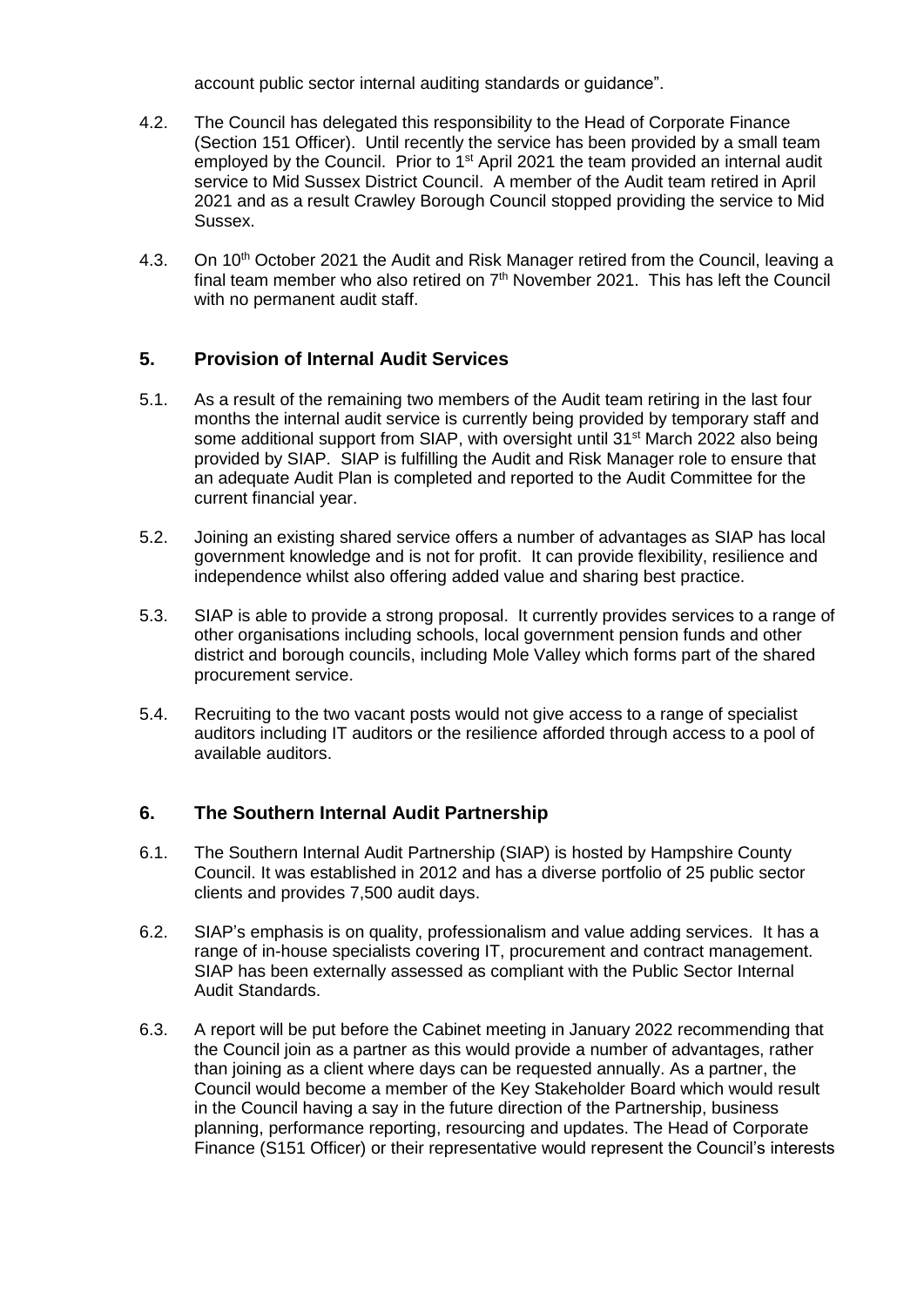by becoming a voting member of the Southern Internal Audit Partnership Key Stakeholder Board.

- 6.4. In addition, each partner can flex the audit days purchased to meet business needs, so they can use additional days when required as long as parity is restored over a three year period.
- 6.5. The Council would be required to enter into the Joint Working Agreement by way of a deed of accession. The Joint Working Agreement provides for a partner to pay an annual financial contribution, which is a proportion of the costs incurred by the SIAP in delivering audit services calculated on the number of internal audit days required by the Council. The composite day rate is reviewed annually and reflects pay costs based on national pay awards and annual increments and any increase or decrease in the operating costs of the joint service. Any other increase or decrease would be subject to the agreement of the SIAP Key Stakeholder Board.
- 6.6. If the Council joins with effect from 1 April 2022, it would have a commitment of four years (to 31 March 2026). Should the Council wish to exit the SIAP after that initial four year period, it is required to give 12 months' written notice in order to bring its participation to an end as of a financial year end.
- 6.7. If Cabinet agrees the recommendation, the Head of Corporate Finance will work with SIAP to agree the Audit Plan with effect from April 2022. The current year internal Audit Plan is also being revised to ensure that SIAP has the assurance that corporate risks are being mitigated.

#### **7. Views of the Audit Committee members**

- 7.1. Members of the committee were asked for their views on the proposal. Feedback included.
	- a. Although the current situation is not ideal (i.e. shortage of auditors to recruit independently) the situation was out of the Council's control and the option to join a shared service appears to be the best alternative option.
	- b. Joining the shared service could potentially be beneficial to the Council as SIAP is independent and may provide more challenge.
	- c. Noted that the Council would have to give 12 months' notice to withdraw early from the agreement, at that time we could look for another provider or attempt to recruit internal staff.

Overall there was support from the Audit Committee members.

#### **8. Implications**

#### **Financial**

- 8.1. The SIAP option would be on par with the cost of two full-time salaries that the Council has budgeted for within internal audit. The day rate will be reviewed annually and any increase over the previous year shall be in line with inflation. There is no cost of joining the partnership.
- 8.2. There will therefore be no financial implications arising from this report as the cost of the service will be met from within existing budgets.